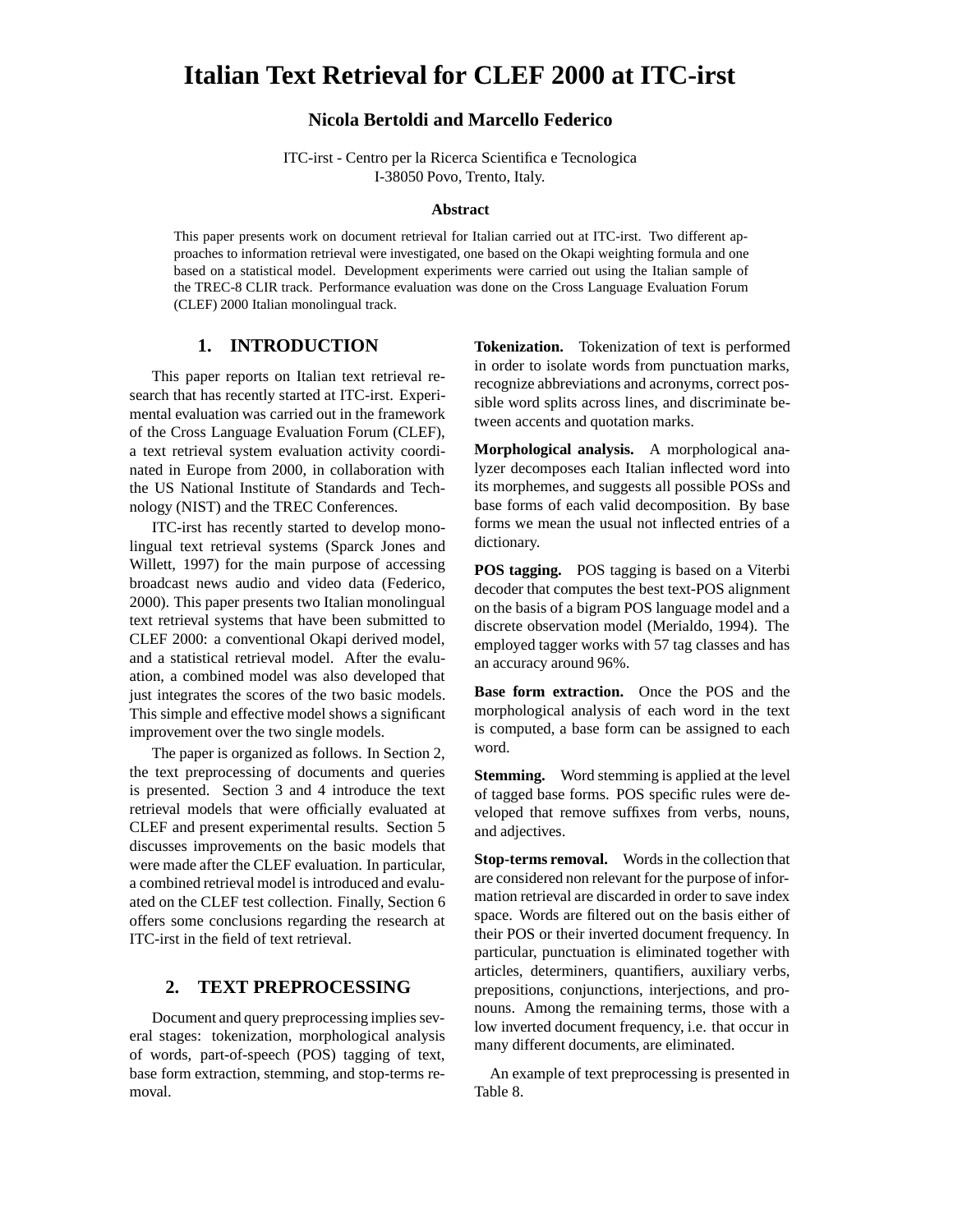| $f_d(w)$                 | frequency of word $w$ in document $d$ | 3.2.  |
|--------------------------|---------------------------------------|-------|
| $f_q(w)$                 | frequency of $w$ in query $q$         | A     |
| f(w)                     | frequency of $w$ in the collection    | base  |
| $f_d$                    | length of document $d$                | mod   |
| $\frac{f}{\overline{l}}$ | length of the collection              | Т     |
|                          | mean document length                  | can b |
| N                        | number of documents                   | prob  |
| $N_w$                    | number of documents containing $w$    |       |
|                          | vocabulary size of document $d$       |       |
| $\frac{V_d}{\bar{V}_d}$  | average document vocabulary size      |       |
|                          | vocabulary size of the collection     |       |
|                          |                                       |       |

Table 1: Notation used in the information retrieval models.

| Terms      | Stop |     |       | Və  |
|------------|------|-----|-------|-----|
| text       | no   | 225 | 160K  | 134 |
| base forms | no   | 225 | 126K  | 129 |
| stems      | no   | 225 | 101 K | 126 |
| base forms | yes  | 103 | 125K  | 80  |
| stems      | yes  | 103 |       |     |

Table 2: Effect of text preprocessing steps on the mean document length, global vocabulary size, and mean document vocabulary size.

# **3. INFORMATION RETRIEVAL MODELS**

## **3.1. Okapi Model**

Okapi (Robertson et al., 1994) is the name of a retrieval system project that developed a family of weighting functions in order to evaluate the relevance of a document  $d$  versus a query  $q$ . In this work, the following Okapi weighting function was applied:

$$
s(d) = \sum_{w \in q \cap d} f_q(w) c_d(w) idf(w) \qquad (1)
$$

where:

$$
c_d(w) = \frac{f_d(w)(k_1 + 1)}{k_1(1 - b) + k_1 b \frac{f_d}{l} + f_d(w)}
$$
 (2)

scores the relevance of  $w$  in  $d$ , and the inverted document frequency:

$$
i df(w) = \log \frac{N - N_w + 0.5}{N_w + 0.5}
$$
 (3)

evaluates the relevance of w inside the collection. The model implies two parameters  $k_1$  and b to be empirically estimated over a development sample. An explanation of the involved terms can be found in (Robertson et al., 1994) and other papers referred in it.

#### **3.2. Statistical Model**

A statistical retrieval model was developed based on previous work on statistical language modeling (Federico and De Mori, 1998).

The match between a query q and a document  $d$ can be expressed through the following conditional probability distribution:

$$
P(d \mid q) = \frac{P(q \mid d)P(d)}{P(q)}\tag{4}
$$

where  $P(q \mid d)$  represents the likelihood of q, given  $d, P(d)$  represents the a-priori probability of d, and  $P(q)$  is a normalization term. By assuming no apriori knowledge about the documents, and disregarding the normalization factor, documents can be ranked, with respect to  $q$ , just by the likelihood term. If we interpret the likelihood function as the probability of  $d$  generating  $q$  and assume an order-free multinomial model, the following logprobability score can be derived:

$$
\log P(q \mid d) = \sum_{w \in q} f_q(w) \log P(w \mid d) \qquad (5)
$$

The probability that a term  $w$  is generated by d can be estimated by applying statistical language modeling techniques. Previous work on statistical information retrieval (Miller et al., 1998; Ng, 1999) proposed to interpolate relative frequencies of each document with those of the whole collection, with interpolation weights empirically estimated from the data.

In this work we use an interpolation formula which applies the smoothing method proposed by (Witten and Bell, 1991). This method linearly smoothes word frequencies of a document and the amount of probability assigned to never observed terms is proportional to the number of different words contained in the document. Hence, the following probability estimate is applied:

$$
P(w \mid d) = \frac{f_d(w)}{f_d + V_d} + \frac{V_d}{f_d + V_d} P(w) \quad (6)
$$

where  $P(w)$ , the word probability over the collection, is estimated by interpolating the smoothed relative frequency with the uniform distribution over the vocabulary  $V$ :

$$
P(w) = \frac{f(w)}{f + V} + \frac{V}{f + V} \frac{1}{V}
$$
 (7)

#### **3.3. Blind Relevance Feedback**

Blind relevance feedback (BRF) is a well known technique that allows to improve retrieval performance. The basic idea is to perform retrieval in two steps. First, the documents matching the original query q are ranked, then the  $B$  best ranked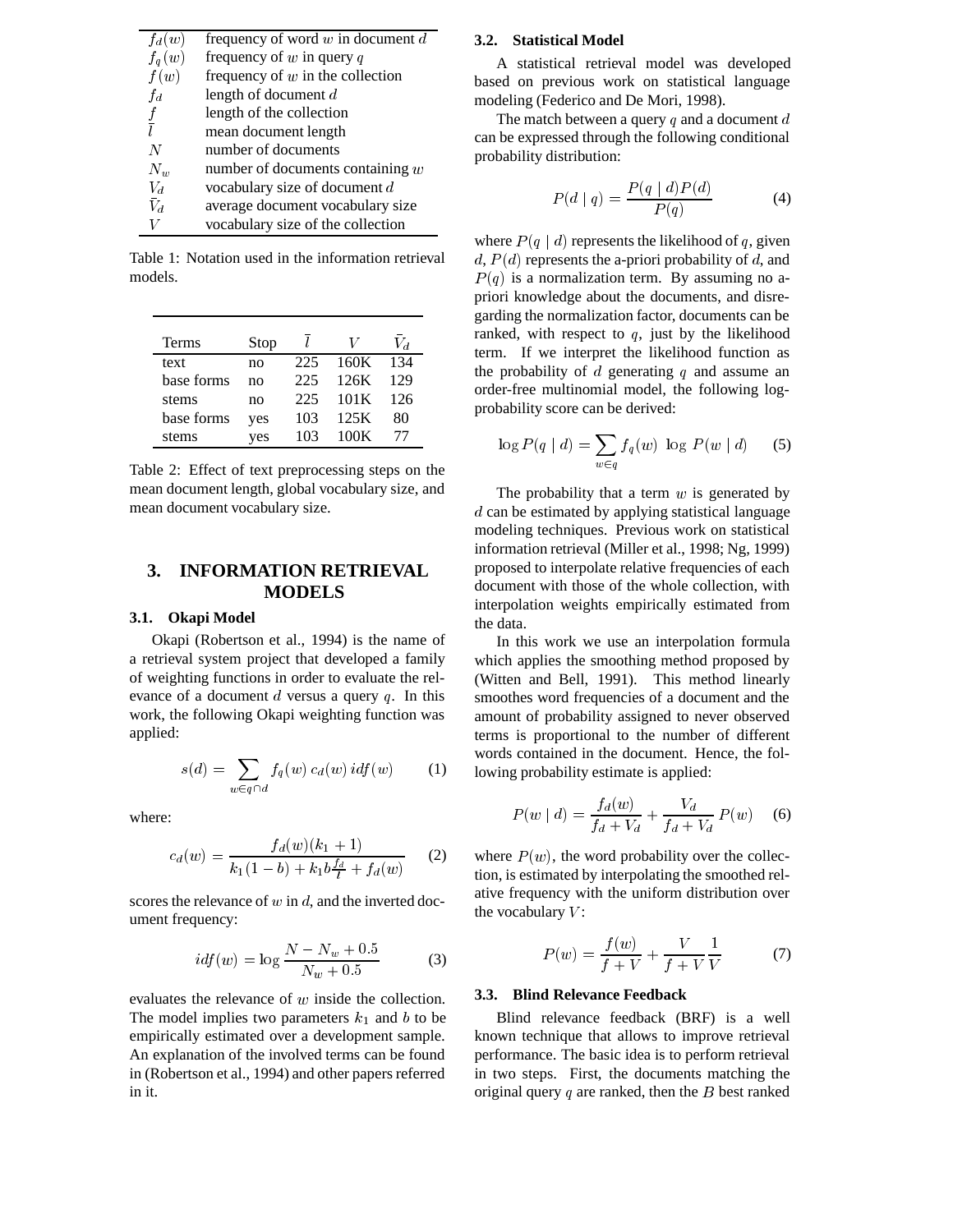|                                 |          | Avg. $#$  |
|---------------------------------|----------|-----------|
| Data Set                        | $#$ docs | words/doc |
| <b>CLIR</b> - Swiss News Agency | 62,359   | 225       |
| CLEF - La Stampa                | 58.051   | 552       |

Table 3: Development and test collection sizes.

|                      | # of Words |     |      |       |
|----------------------|------------|-----|------|-------|
| Data Set (topic #s') | Min        | Max | Avg. | Total |
| CLIR (54-81)         | 41         | 107 | 70.4 | 1690  |
| title                | 3          | 8   | 5.1  | 122   |
| description          | 8          | 27  | 17.1 | 410   |
| narrative            | 25         | 81  | 48.3 | 1158  |
| $CLEF(1-40)$         | 31         | 96  | 60.8 | 2067  |
| title                | 3          | 9   | 5.3  | 179   |
| description          | 7          | 35  | 15.7 | 532   |
| narrative            | 14         | 84  | 39.9 | 1356  |

Table 4: Topic statistics of development and test collections. For development and evaluation, queries were generated by using all the available topic fields.

documents are taken and the  $T$  most relevant terms in them are added to the query. Hence, the retrieval phase is repeated with the augmented query. In this work, new search terms are extracted by sorting all the terms of the  $B$  top documents according to (Johnson et al., 1999):

$$
r_w \frac{(r_w + 0.5)(N - N_w - B + r_w + 0.5)}{(N_w - r_w + 0.5)(B - r_w + 0.5)}
$$
 (8)

where  $r_w$  is the frequency of word w inside the B top documents.

## **4. EXPERIMENTS**

This section presents work done to develop and test the presented models. Development and testing were done on two different Italian document retrieval tasks. Performance was measured in terms of Average Precision (AvPr) and mean Average Precision (mAvPr). Given the document ranking provided against a given query q, let  $r_1 < \ldots < r_k$ be the ranks of the retrieved relevant documents. The AvP $\mathbf r$  for q is defined as the average of the precision values achieved at all recall points, i.e.:

$$
AvPr = 100 \times \frac{1}{k} \sum_{i=1}^{k} \frac{i}{r_i}
$$
 (9)   
measu

The mAvPr of a set of queries corresponds to the mean of the corresponding query AvPr values.

## **4.1. Development**

For the purpose of parameter tuning, development material made available by CLEF was used.

|                      | # of Relevant Docs |     |      |       |
|----------------------|--------------------|-----|------|-------|
| Data Set (topic #'s) | Min                | Max | Avg. | Total |
| CLIR (54-81)         |                    | 15  | 71   | 170   |
| $CLEF(1-40)$         |                    |     | 99   | 338   |

Table 5: Document retrieval statistics of development and test collections.

mAvPr



Figure 1: Mean Average Precision versus different settings of Okapi formula's parameters  $k_1$  and b.

The collection consists of the test set used by the 1999 TREC-8 CLIR track and its relevance assessments. The CLIR collection contains topics and documents in four languages: English, German, French, and Italian. The Italian part consists of texts issued by the Swiss News Agency (*Schweizerische Depeschenagentur*) from 17-11-1989 until 12-31-1990, and 28 topics, four of which have no corresponding Italian relevant documents<sup>1</sup>. More details about the development collection are provided in Tables 3, 4, and 5.

### **4.2. Okapi Tuning**

Tuning of the parameters in formula (2) was carried out on the development data. In Figure 1 a plot of the mAvPr versus different values of the parameters is shown. Finally, the values  $k_1 = 1.5$ and  $b = 0.4$  were chosen, because they provided consistently good results also with other evaluation measures. The achieved mAvPr is 46.07%.

#### **4.3. Blind Relevance Feedback Tuning**

Tuning of BRF parameters  $B$  and  $T$  was carried out just for the Okapi model. In Figure 2 a plot of the mAvPr versus different values of the parame-

<sup>&</sup>lt;sup>1</sup>CLIR topics without Italian relevant documents are 60, 63, 76, and 80.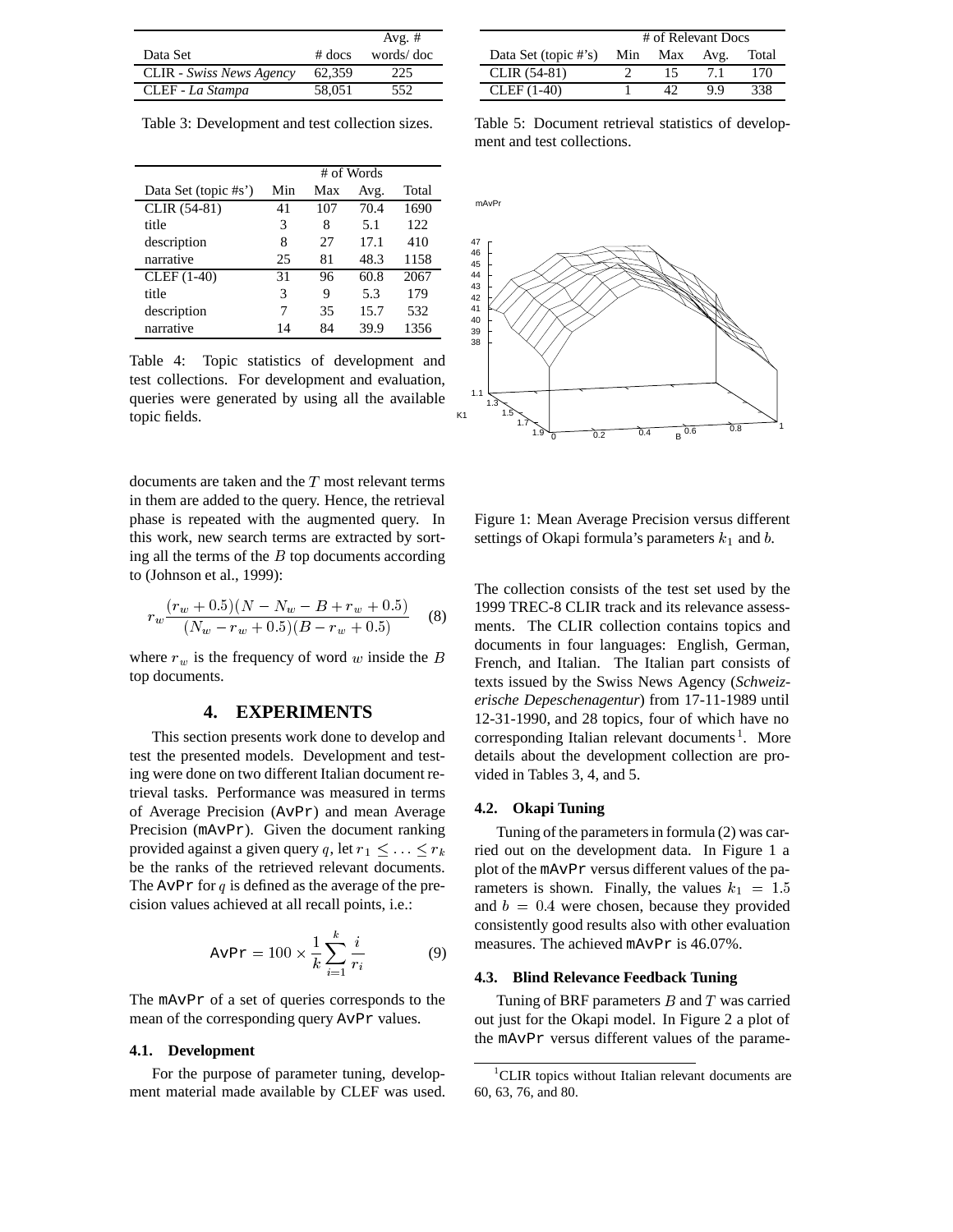

Figure 2: Mean Average Precision versus different settings of blind relevance feedback parameters B and  $T$ .

ters is shown. Finally, the number of relevant documents  $B = 5$  and the number of relevant terms  $T = 15$  were chosen, whose combination gives a mAvPr of 49.2%, corresponding to a 6.8% improvement over the first step.

Further work was done to optimize the performance of the first retrieval step. Indeed, performance of the BRF procedure is determined by the precision achieved, by the first retrieval phase, on the very top ranking documents. In particular, an higher resolution for documents and queries was considered by using base forms instead of stems. In Table 6 mAvPr values are shown by considering different combinations of text preprocessing before and after BRF. In particular, we considered using base forms before and after BRF, using word stems before and after BRF, and using base forms before BRF and stems after BRF. The last combination achieved the largest improvement (8.6%) and was adopted for the final system.

|    |    | # of relevant terms T |      |                     |      |      |      |
|----|----|-----------------------|------|---------------------|------|------|------|
|    | ш  | $\sim$                | 10   | 15.                 | 20   | 25   | 30   |
| st | st | 46.4                  |      | 47.3 49.2 49.6 48.3 |      |      | 48.5 |
| ba | bа | 46.2                  |      | 47.6 47.6 47.6 47.7 |      |      | 47.3 |
| ba | st | 46.7                  | 48.7 | 50.0                | 48.5 | 48.6 | 48.6 |

Table 6: Mean Average Precision by using base forms (ba) or word stems (st) before (I) and after (II) blind relevance feedback (with B=5).

#### **4.4. Official Evaluation**

The two presented models were evaluated on the CLEF 2000 Italian monolingual track. The test collection consists of newspaper articles published by *La Stampa*, during 1994, and 40 topics. As six



Figure 3: Difference (in mean average precision) from the median for each of the 34 topics in the CLEF 2000 Italian monolingual track. Moreover, the best AvPr reference is plotted for each topic.

of the topics do not have corresponding documents in the collection they are not taken into account<sup>2</sup>. More details about the CLEF collection and topics are in Tables 3, 4, and 5.

Official results of the Okapi and statistical models are reported in Figure 3 with the names *irst1* and *irst2*, respectively. Figure 3 shows the difference in AvPr between each run and the median reference provided by the CLEF organization. As a further reference, performance differences between the best result of CLEF and the median are also plotted. The mAvPr of irst1 and irst2 are 49.0% and 47.5%, respectively. Both methods score above the median reference mAvPr, which is 44.5%. The mAvPr of the median reference was computed by taking the average over the median AvPr scores.

## **5. IMPROVEMENTS**

By looking at Figure 3 it emerges that the Okapi and the statistical model have quite different behaviors. This would suggest that if the two methods rank documents independently, some information about the relevant documents could be gained by integrating the scores of both methods.

In order to compare the rankings of two models A and B, the Spearman's rank correlation can be applied. Given a query, let  $r(A(d))$  and  $r(B(d))$ represent the ranks of document d given by A and B, respectively. Hence, Spearman's rank correlation (Mood et al., 1974) is defined as:

$$
S = 1 - \frac{6\sum_{d} [r(A(d)) - r(B(d))]^{2}}{N(N^{2} - 1)}
$$
(10)

 ${}^{2}$ CLEF topics without Italian relevant documents are 3, 6, 14, 27, 28, and 40.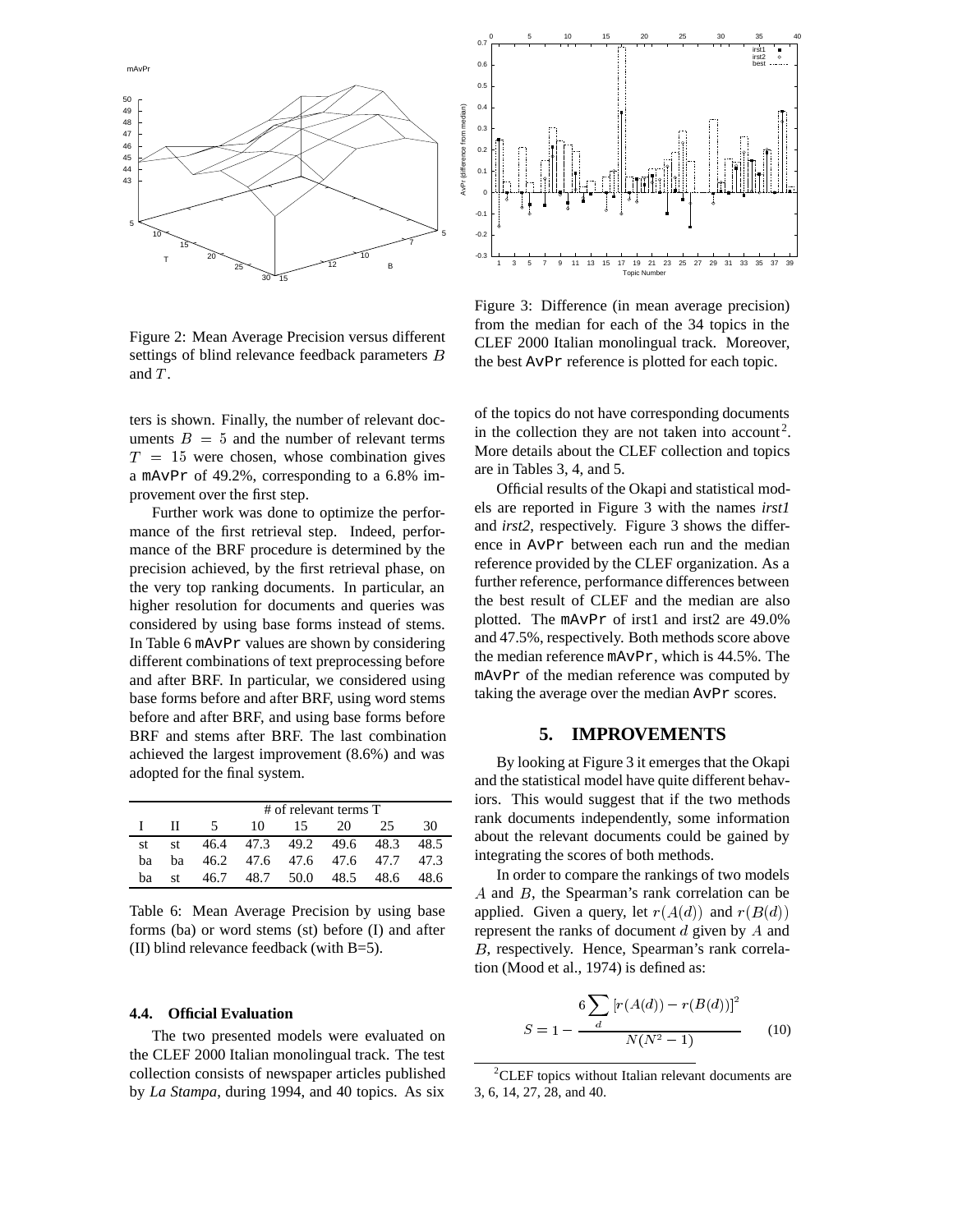

Figure 4: Difference (in mean average precision) from the median of the combined model and the best reference of CLEF 2000.

| <b>Retrieval Model</b> | Official Run | mAvPr |
|------------------------|--------------|-------|
| Okapi                  | irst1        | 49.0  |
| Statistical model      | irst2        | 47.5  |
| Combined model         |              | 50.0  |

Table 7: Performance of retrieval models on the CLEF 2000 Italian monolingual track.

Under the hypothesis of independence between A and B, S has mean 0 and variance  $1/(N - 1)$ . On the contrary, in case of perfect correlation the S statistics has value 1.

By taking the average of S over all the queries  $3$ , a rank correlation of 0.4 resulted between the irst1 and irst2 runs.

This results confirms some degree of independence between the two information retrieval models. Hence, a combination of the two models was implemented by just taking the sum of scores. Actually, in order to adjust scale differences, scores of each model were normalized in the range  $[0, 1]$ before summation. By using the official relevance assessments of CLEF, a mAvPr of 50.0% was achieved by the combined model.

In Figure 4 and Figure 5 detailed results of the combined model (*merge*) are provided for each query, respectively, against the CLEF references and the irst1 and irst2 runs. It results that the combined model performs better than the median reference on 24 topics of 34, while irst1 and irst2 improved the median AvPr 16 e 17 times, respectively. Finally, the combined model improves the best reference on two topics (20 and 36).



Figure 5: Difference (in mean average precision) of the combined model from each single model.

## **6. CONCLUSION**

This paper presents preliminary research results by ITC-irst in the field of text retrieval. Nevertheless, participation to the CLEF evaluation has been considered important in order to gain experience and feedback about our progress. Future work will be done to improve the statistical retrieval model, develop a statistical blind relevance feedback method, and extend the text retrieval system to other languages, i.e. English and German.

## **7. References**

- Federico, Marcello, 2000. A system for the retrieval of italian broadcast news. *Speech Communication*, 33(1-2).
- Federico, Marcello and Renato De Mori, 1998. Language modelling. In Renato De Mori (ed.), *Spoken Dialogues with Computers*, chapter 7. London, UK: Academy Press.
- Johnson, S.E., P. Jourlin, K. Spark Jones, and P.C. Woodland, 1999. Spoken document retrieval for TREC-8 at Cambridge University. In *Proceedings of the 8th Text REtrieval Conference*. Gaithersburg, MD.
- Merialdo, Bernard, 1994. Tagging English text with a probabilistic model. *Computational Linguistics*, 20(2):155–172.
- Miller, David R. H., Tim Leek, and Richard M. Schwartz, 1998. BBN at TREC-7: Using hidden Markov models for information retrieval. In *Proceedings of the 7th Text REtrieval Conference*. Gaithersburg, MD.
- Mood, Alexander M., Franklin A. Graybill, and Duane C. Boes, 1974. *Introduction to the Theory of Statistics*. Singapore: McGraw-Hill.
- Ng, Kenney, 1999. A maximum likelihood ratio information retrieval model. In *Proceedings of the 8th Text REtrieval Conference*. Gaithersburg, MD.

<sup>&</sup>lt;sup>3</sup>As an approximation, rankings were computed for the union of the 100 top documents retrieved by each model.